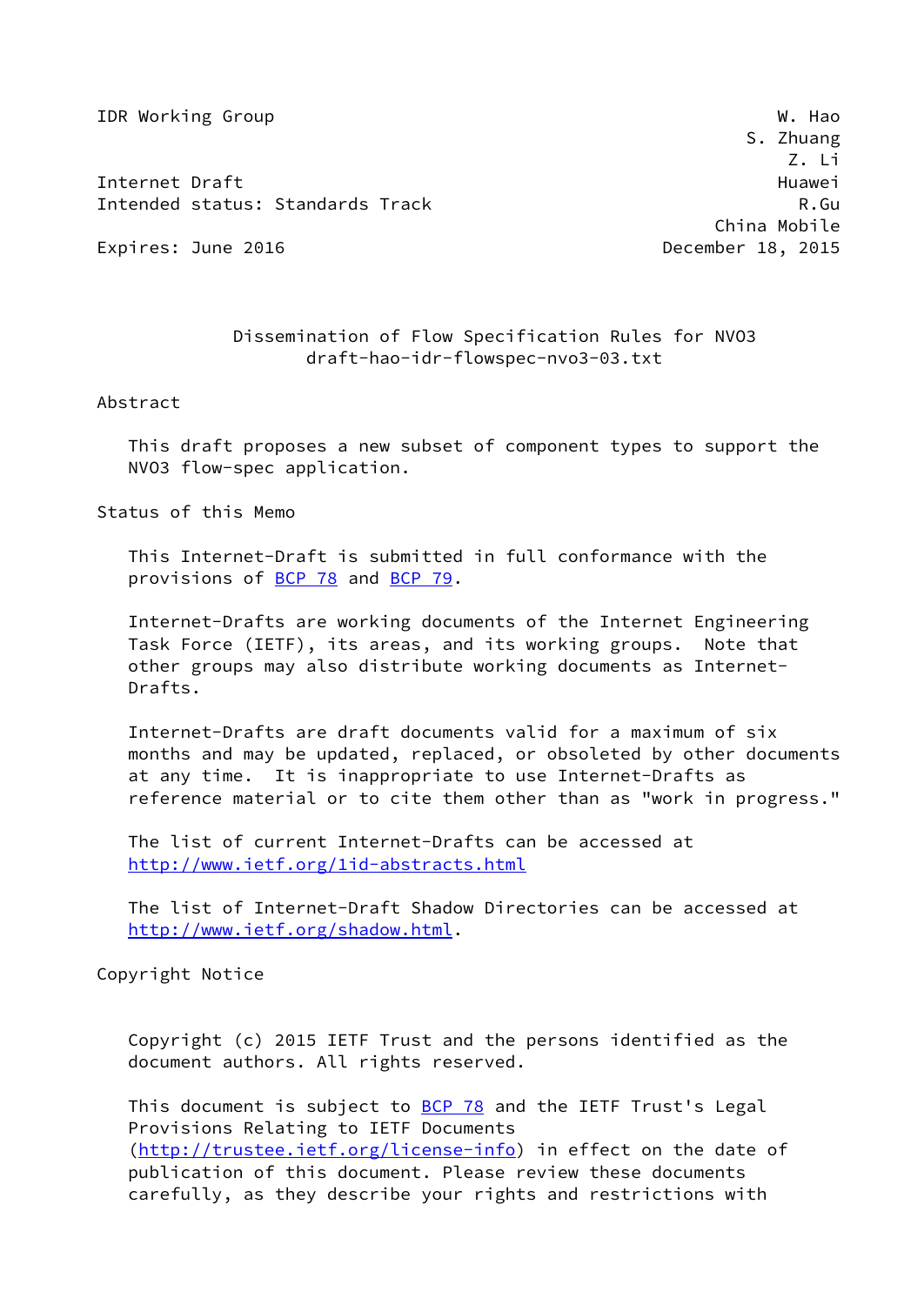<span id="page-1-1"></span>Internet-Draft NVO3 Flow Spec December 2015

 respect to this document. Code Components extracted from this document must include Simplified BSD License text as described in Section 4.e of the [Trust Legal Provisions](https://trustee.ietf.org/license-info) and are provided without warranty as described in the Simplified BSD License.

Table of Contents

| 2. The Flow Specification encoding for NV03 $4$      |  |
|------------------------------------------------------|--|
| 3. The Flow Specification Traffic Actions for NV03 6 |  |
|                                                      |  |
|                                                      |  |
|                                                      |  |
|                                                      |  |
|                                                      |  |

## <span id="page-1-0"></span>[1](#page-1-0). Introduction

 BGP Flow-spec is an extension to BGP that allows for the dissemination of traffic flow specification rules. It leverages the BGP Control Plane to simplify the distribution of ACLs, new filter rules can be injected to all BGP peers simultaneously without changing router configuration. The typical application of BGP Flow spec is to automate the distribution of traffic filter lists to routers for DDOS mitigation.

 [RFC5575](https://datatracker.ietf.org/doc/pdf/rfc5575) defines a new BGP Network Layer Reachability Information (NLRI) format used to distribute traffic flow specification rules. NLRI (AFI=1, SAFI=133)is for IPv4 unicast filtering. NLRI (AFI=1, SAFI=134)is for BGP/MPLS VPN filtering. [IPv6-FlowSpec] and [Layer2- FlowSpec] extend the flow-spec rules for IPv6 and layer 2 Ethernet packets respectively. All these flow specifications match parts only reflect single layer IP/Ethernet information like source/destination MAC, source/destination IP prefix, protocol type, ports, and etc.

 In cloud computing era, multi-tenancy has become a core requirement for data centers. Since NVO3 can satisfy multi-tenancy key requirements, this technology is being deployed in an increasing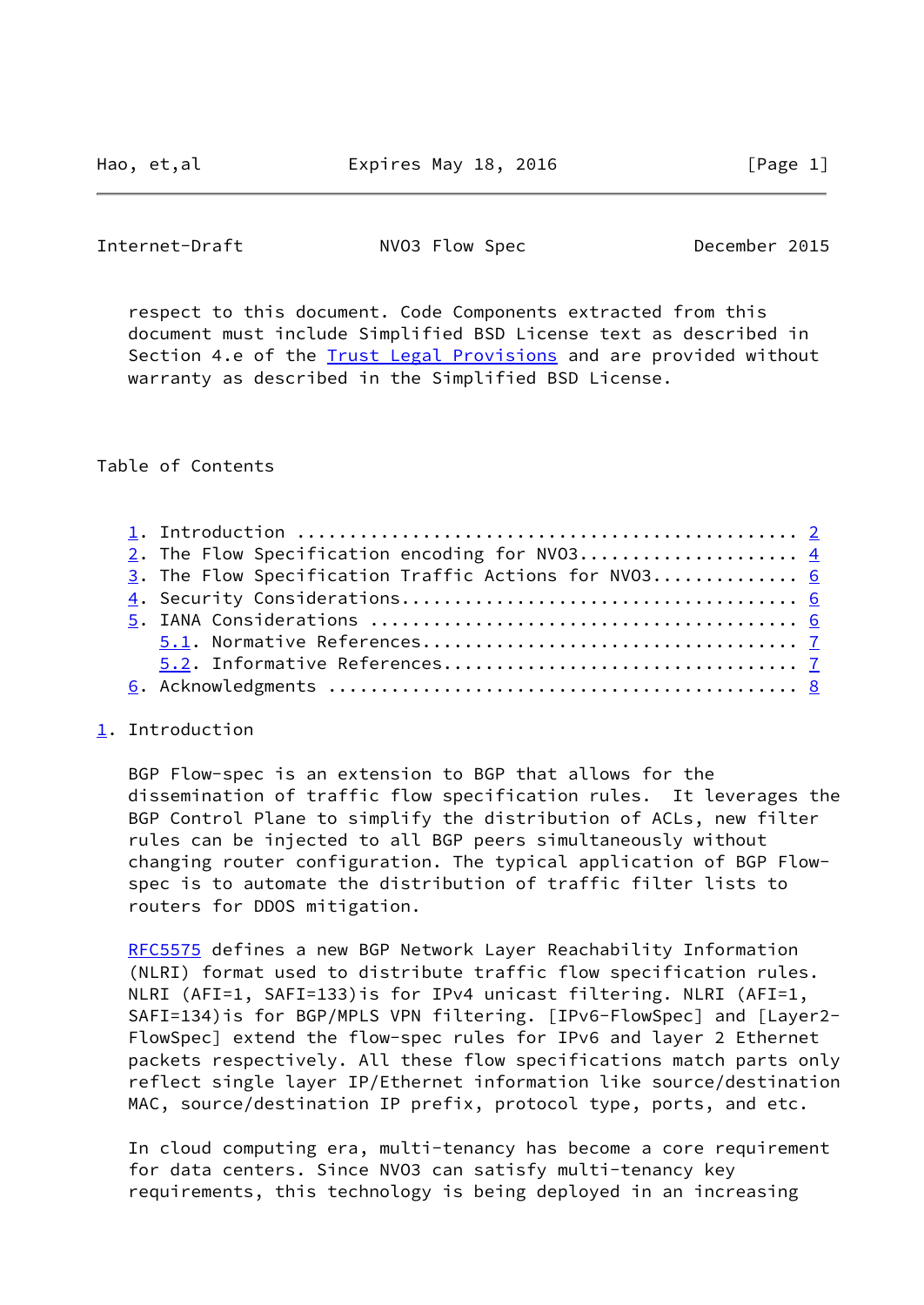number of cloud data center network. NVO3 is an overlay technology, VXLAN and NVGRE are two typical NV03 encapsulations. GENEVE [\[draft](https://datatracker.ietf.org/doc/pdf/draft-ietf-nvo3-geneve-00) [ietf-nvo3-geneve-00](https://datatracker.ietf.org/doc/pdf/draft-ietf-nvo3-geneve-00)],GUE[\[draft-ietf-nvo3-gue-01](https://datatracker.ietf.org/doc/pdf/draft-ietf-nvo3-gue-01)] and GPE [\[draft](https://datatracker.ietf.org/doc/pdf/draft-ietf-nvo3-vxlan-gpe-00) [ietf-nvo3-vxlan-gpe-00](https://datatracker.ietf.org/doc/pdf/draft-ietf-nvo3-vxlan-gpe-00)] are three emerging NVO3 encapsulations in progress.

| Hao, et,al | Expires June 18, 2016 | [Page 2] |
|------------|-----------------------|----------|
|------------|-----------------------|----------|

Internet-Draft MVO3 Flow Spec December 2015



Figure 1 NVO3 data center interconnection

 The MPLS L2/L3 VPN in the WAN network can be used for NVO3 based data center network interconnection. When the DC and the WAN are operated by the same administrative entity, the Service Provider can decide to integrate the GW and WAN Edge PE functions in the same router for obvious CAPEX and OPEX saving reasons. This is illustrated in Figure 1. There are two interconnection solutions as follows:

 1. End to end NVO3 tunnel across different data centers. NVE1 perform NVO3 encapsulation for DCI interconnection with NVE3, the destination VTEP IP is NVE3's IP. The GW doesn't perform NVO3 tunnel termination. The DCI WAN is pure underlay network.

2. Segmented NVO3 tunnels across different data centers. NVE1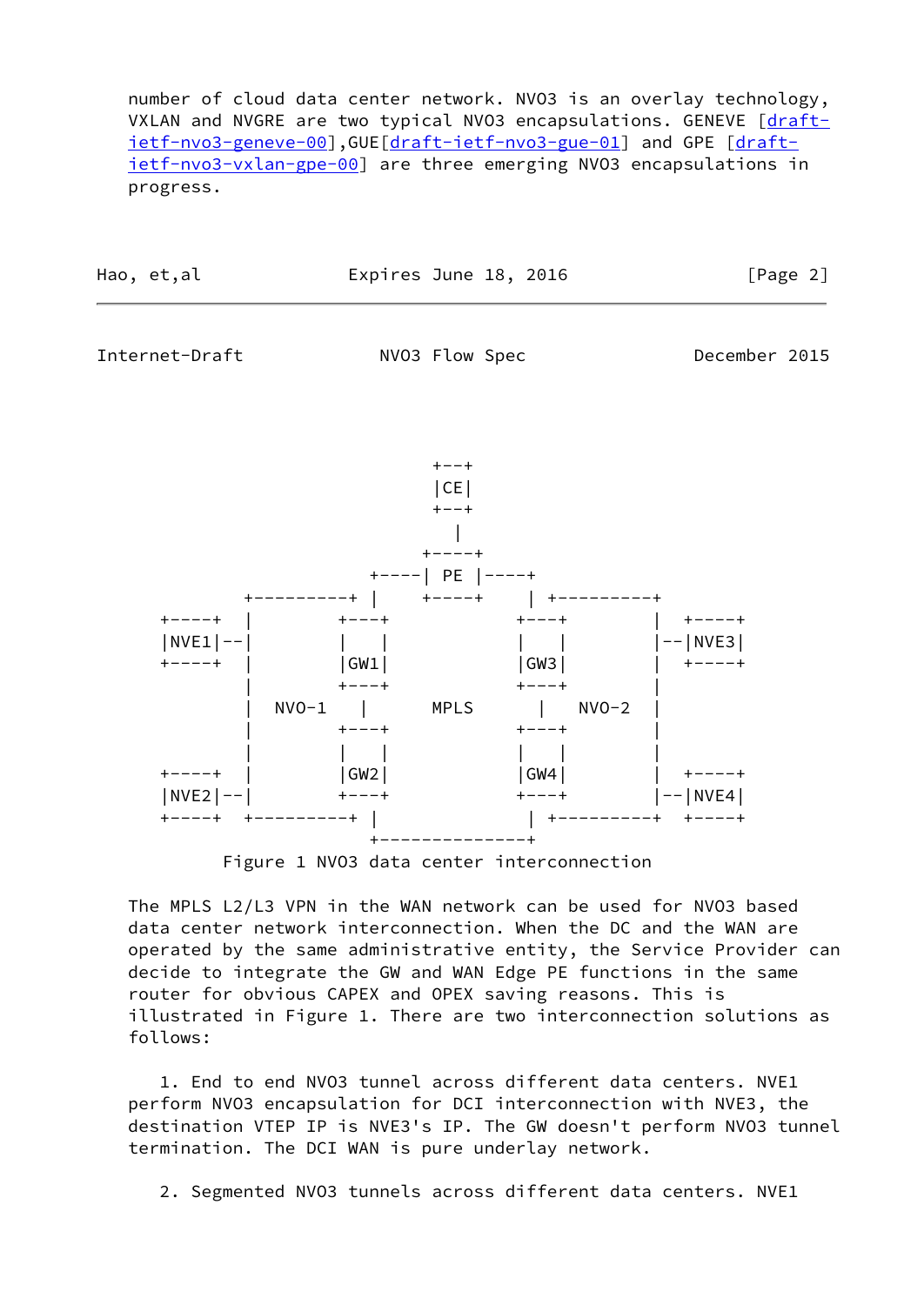doesn't perform end to end NVO3 encapsulation to NVE3 for DCI interconnection. The GW performs NVO3 tunnel encapsulation termination, and then transmits the inner original traffic through MPLS network to peer data center GW. The peer data center GW

| Hao, et,al | Expires June 18, 2016 |  | [Page 3] |  |
|------------|-----------------------|--|----------|--|
|            |                       |  |          |  |

<span id="page-3-1"></span>Internet-Draft NVO3 Flow Spec December 2015

 terminates MPLS encapsulation, and then performs NVO3 encapsulation to transmit the traffic to local NVE3.

 In the first solution, to differentiate bandwidth and QOS among different tenants or applications, different TE tunnels in the WAN network will be used to carry the end to end NVO3 encapsulation traffic using VN ID, NVO3 outer header DSCP and etc as traffic classification match part. BGP Flow-spec protocol can be used to set the traffic classification on all GWs simultaneously.

 In the second solution, a centralized BGP speaker can be deployed for DDOS mitigation in the WAN network. When the analyzer detects abnormal traffic, it will automatically generate Flow-spec rules and distribute it to each GW through BGP Flow-spec protocol, the match part should include inner or outer L2/L3 layer or NVO3 header.

 In summary, the Flow specification match part on the GW/PE should include inner layer 2 Ethernet header, inner layer 3 IP header, outer layer 2 Ethernet header, outer layer 3 IP header, and/or NVO3 header information. Because the current match part lacks layer indicator and NVO3 header information, so it can't be used directly for the traffic filtering based on NVO3 header or a specified layer header directly. This draft will propose a new subset of component types to support the NVO3 flow-spec application.

<span id="page-3-0"></span>[2](#page-3-0). The Flow Specification encoding for NVO3

 In default, the current flow-spec rules can only impose on the outer layer header of NVO3 encapsulation data packets. To make traffic filtering based on NVO3 header and inner header of NVO3 packets, a new component type acts as a delimiter is introduced. The delimiter type is used to specify the boundary of the inner or outer layer component types for NVO3 data packets. All the component types defined in  $[RECS575]$ , [IPv6-FlowSpec], [Layer2-FlowSpec], and etc can be used between two delimiters.

The NVO3 outer layer address normally belongs to public network, the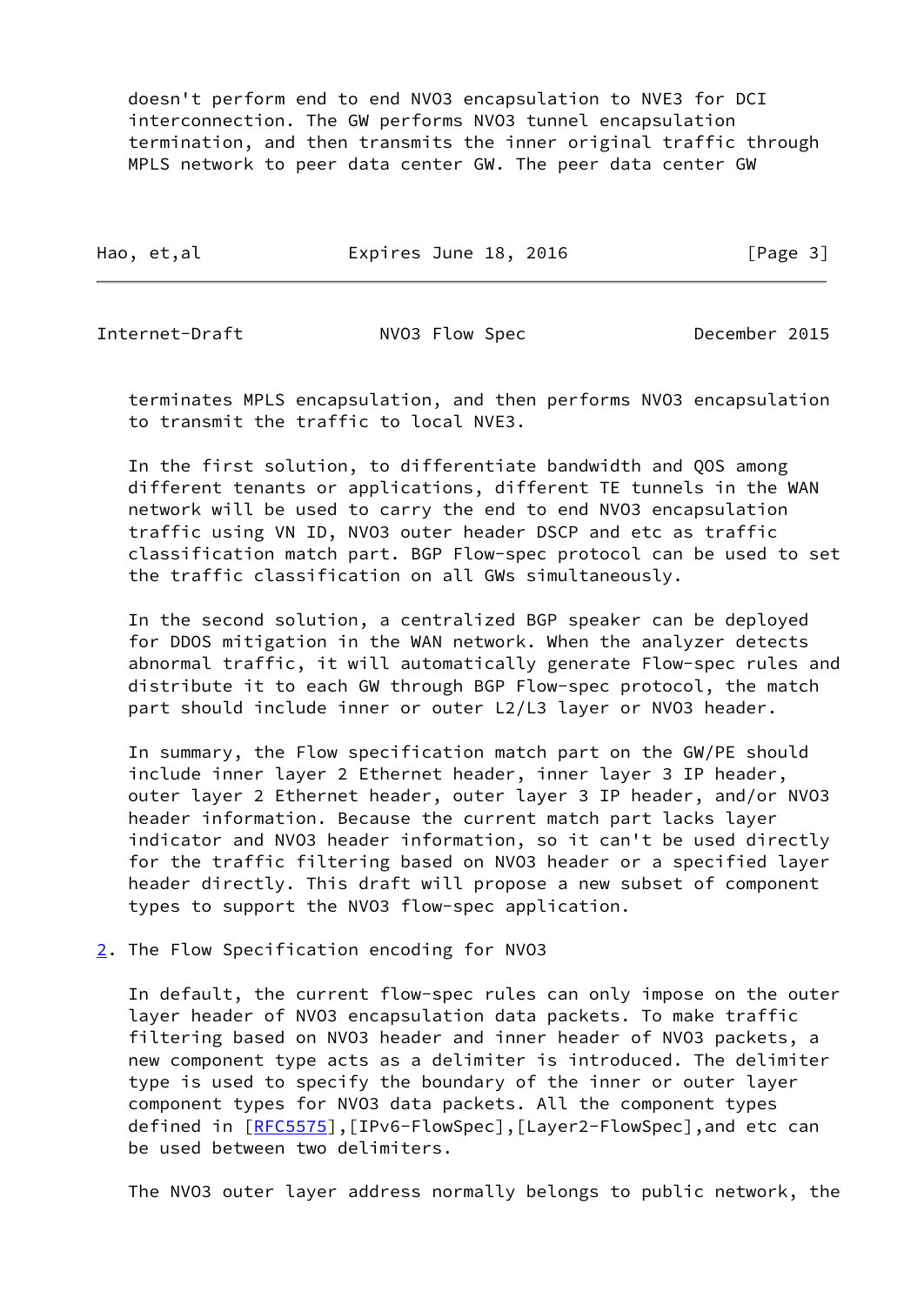"Flow Specification" NLRI only for the outer layer header doesn't need to include Route Distinguisher field (8 bytes). If the outer layer address belongs to a VPN, the NLRI format for the outer header should consist of a fixed-length Route Distinguisher field (8 bytes) corresponding to the VPN, the RD is followed by the detail flow specifications for the outer layer.

 VN ID is the identification for each tenant network, the "Flow Specification" NLRI for NVO3 header part should always include VN ID field, Route Distinguisher field doesn't need to be included.

| Hao, et,al | Expires June 18, 2016 | [Page 4] |
|------------|-----------------------|----------|
|------------|-----------------------|----------|

Internet-Draft NVO3 Flow Spec December 2015

 The inner layer MAC/IP address always associates with a VN ID, the NLRI format for the inner header should consist of a fixed-length VNID field (4 bytes), the VNID is followed by the detail flow specifications for the inner layer. The NLRI length field shall include both the 4 bytes of the VN ID as well as the subsequent flow specification. In NVO3 terminating into VPN scenario, if multiple access VN ID maps to one VPN instance, one share VN ID can be carried in the Flow-Spec rule to enforce the rule to entire VPN instance, the share VN ID and VPN correspondence should be configured on each VPN PE beforehand, the function of the layer3 VN ID is same with Route Distinguisher to act as the identification of VPN instance.

 This document proposes the following extended specifications for NVO3 flow:

Type TBD1 - Type TBD1 - Delimiter type

Encoding: <type (1 octet), length (1 octet), Value>.

When the delimiter type is present, it indicates the component types for the inner or outer layer of NVO3 packets will be followed immediately. At the same time, it indicates the end of the component types belonging to the former delimiter.

The value field defines encapsulation type and is encoded as:

0 1 2 3 4 5 6 7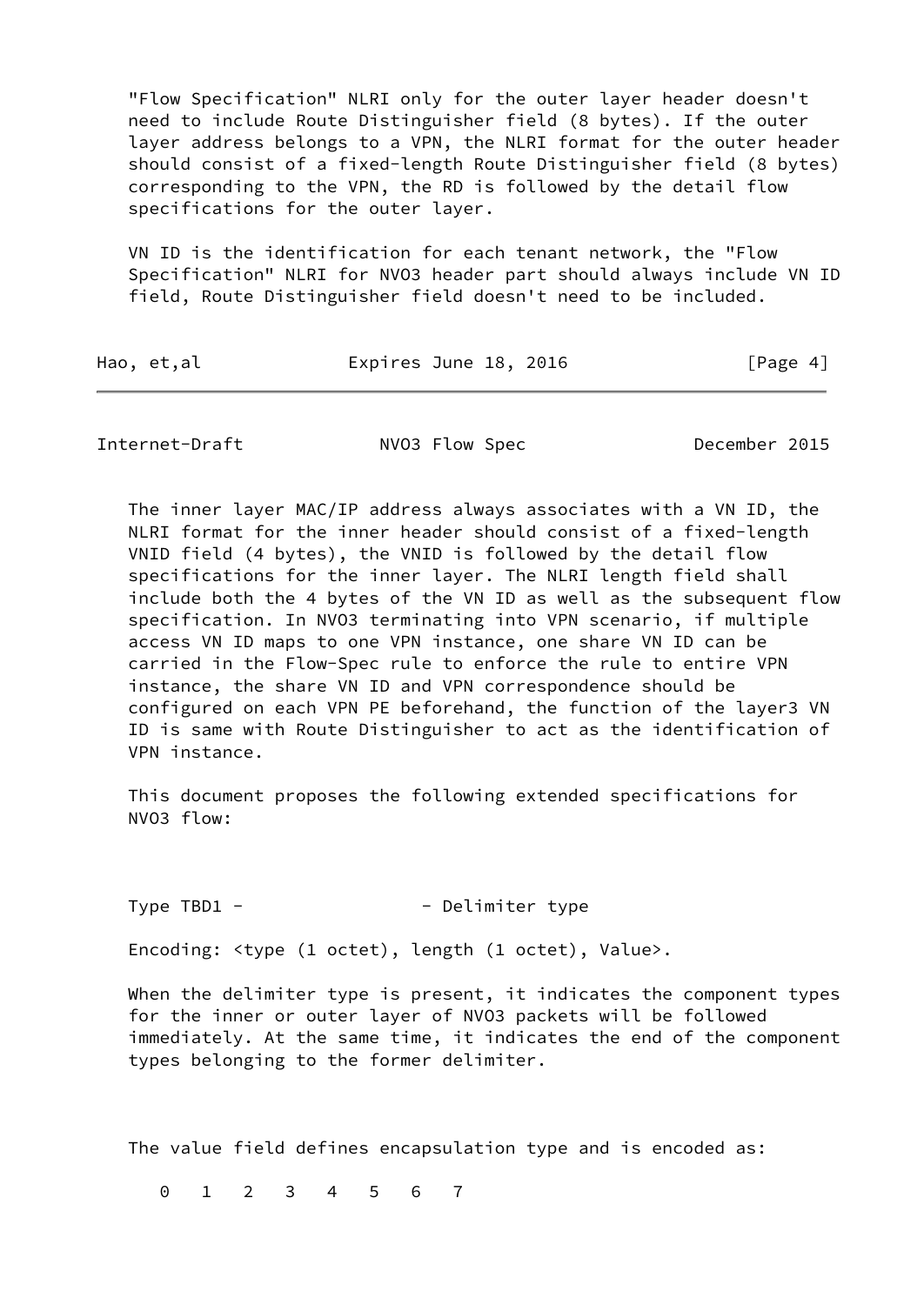+---+---+---+---+---+---+---+---+ encap Type and  $|$  +---+---+---+---+---+---+---+---+ | I | 0 | Resv +---+---+---+---+---+---+---+---+ This document defines the following Encap types:

- VXLAN: Tunnel Type = 0

- NVGRE: Tunnel Type = 1

 I: If I is set to one, it indicates the component types for the inner layer of NVO3 packets will be followed immediately.

| Hao, et,al | Expires June 18, 2016 | [Page 5] |
|------------|-----------------------|----------|
|------------|-----------------------|----------|

<span id="page-5-1"></span>

Internet-Draft NVO3 Flow Spec December 2015

 O: If O is set to one, it indicates the component types for the outer layer of NVO3 packets will be followed immediately.

 For NVO3 header part, the following additional component types are introduced.

Type TBD2 - VNID

Encoding: <type (1 octet), [op, value]+>.

 Defines a list of {operation, value} pairs used to match 24-bit VN ID which is used as tenant identification in NVO3 network. For NVGRE encapsulation, the VNID is equivalent to VSID. Values are encoded as 1- to 3-byte quantities.

Type TBD3 - Flow ID

Encoding: <type (1 octet), [op, value]+>

 Defines a list of {operation, value} pairs used to match 8-bit Flow id fields which are only useful for NVGRE encapsulation. Values are encoded as 1-byte quantity.

<span id="page-5-0"></span>[3](#page-5-0). The Flow Specification Traffic Actions for NVO3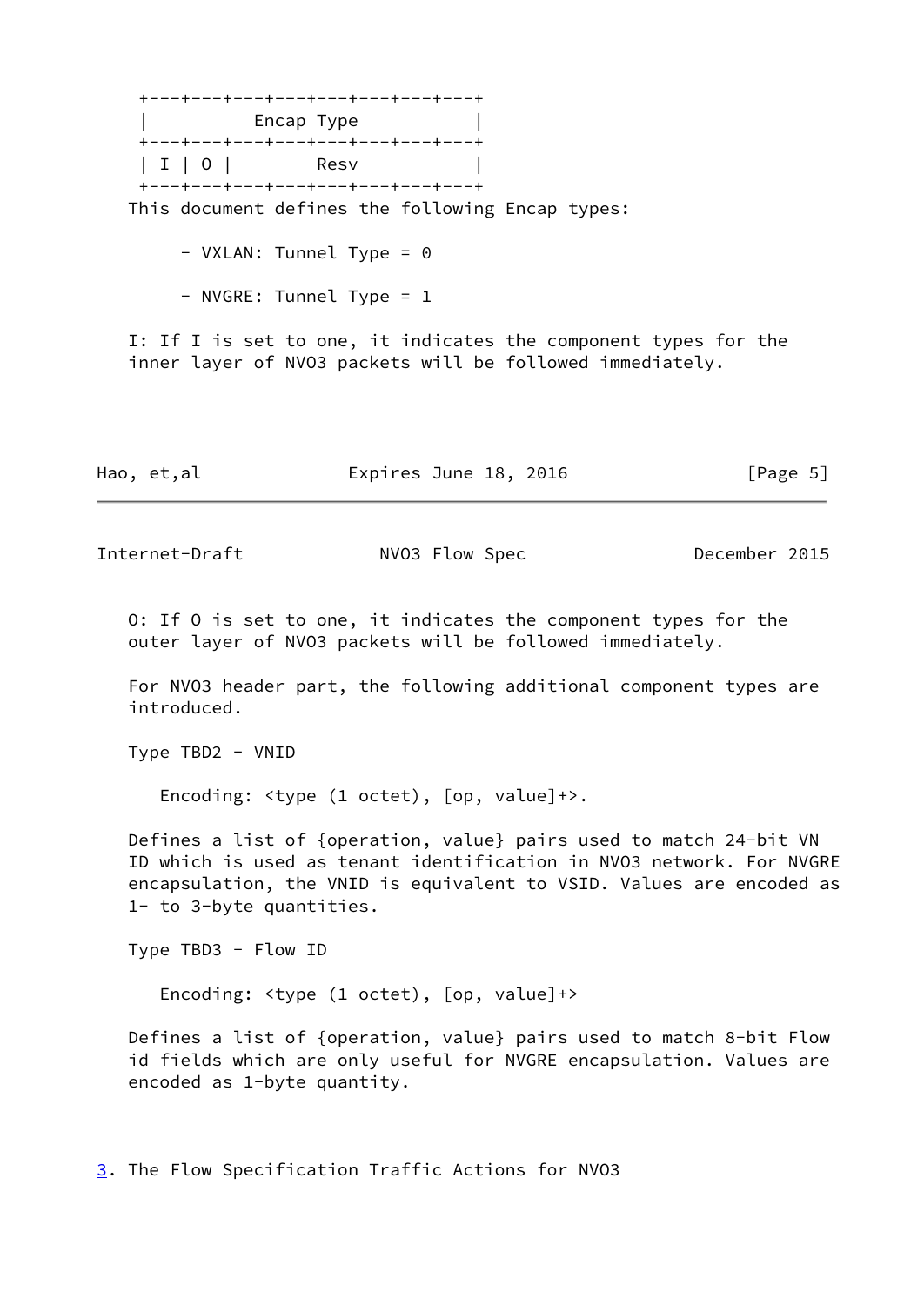The current traffic filtering actions can still be used for NVO3 encapsulation traffic. For Traffic Marking, only the DSCP in outer header can be modified.

<span id="page-6-0"></span>[4](#page-6-0). Security Considerations

 No new security issues are introduced to the BGP protocol by this specification.

<span id="page-6-1"></span>[5](#page-6-1). IANA Considerations

IANA is requested to create and maintain a new registry entitled:

"Flow spec NVO3 Component Types":

Type TBD1 - Delimiter type

Type TBD2 - VNID

Type TBD3 - Flow ID

| Expires June 18, 2016<br>Hao, et,al | [Page 6] |
|-------------------------------------|----------|
|-------------------------------------|----------|

<span id="page-6-3"></span>Internet-Draft NVO3 Flow Spec December 2015

<span id="page-6-2"></span>[5.1](#page-6-2). Normative References

- [1] [\[RFC2119](https://datatracker.ietf.org/doc/pdf/rfc2119)] Bradner, S., "Key words for use in RFCs to Indicate Requirement Levels", [BCP 14](https://datatracker.ietf.org/doc/pdf/bcp14), [RFC 2119,](https://datatracker.ietf.org/doc/pdf/rfc2119) March 1997.
- [2] [GENEVE] J. Gross, T. Sridhar, etc, " Geneve: Generic Network Virtualization Encapsulation", [draft-ietf-nvo3-geneve-00](https://datatracker.ietf.org/doc/pdf/draft-ietf-nvo3-geneve-00), May 2015.
- [3] [GUE] T. Herbert, L. Yong, O. Zia, " Generic UDP Encapsulation", [draft-ietf-nvo3-gue-01](https://datatracker.ietf.org/doc/pdf/draft-ietf-nvo3-gue-01), Jun 2015.
- [4] [GPE] P. Quinn,etc, " Generic Protocol Extension for VXLAN", [draft-ietf-nvo3-vxlan-gpe-00](https://datatracker.ietf.org/doc/pdf/draft-ietf-nvo3-vxlan-gpe-00), May 2015.

<span id="page-6-4"></span>[5.2](#page-6-4). Informative References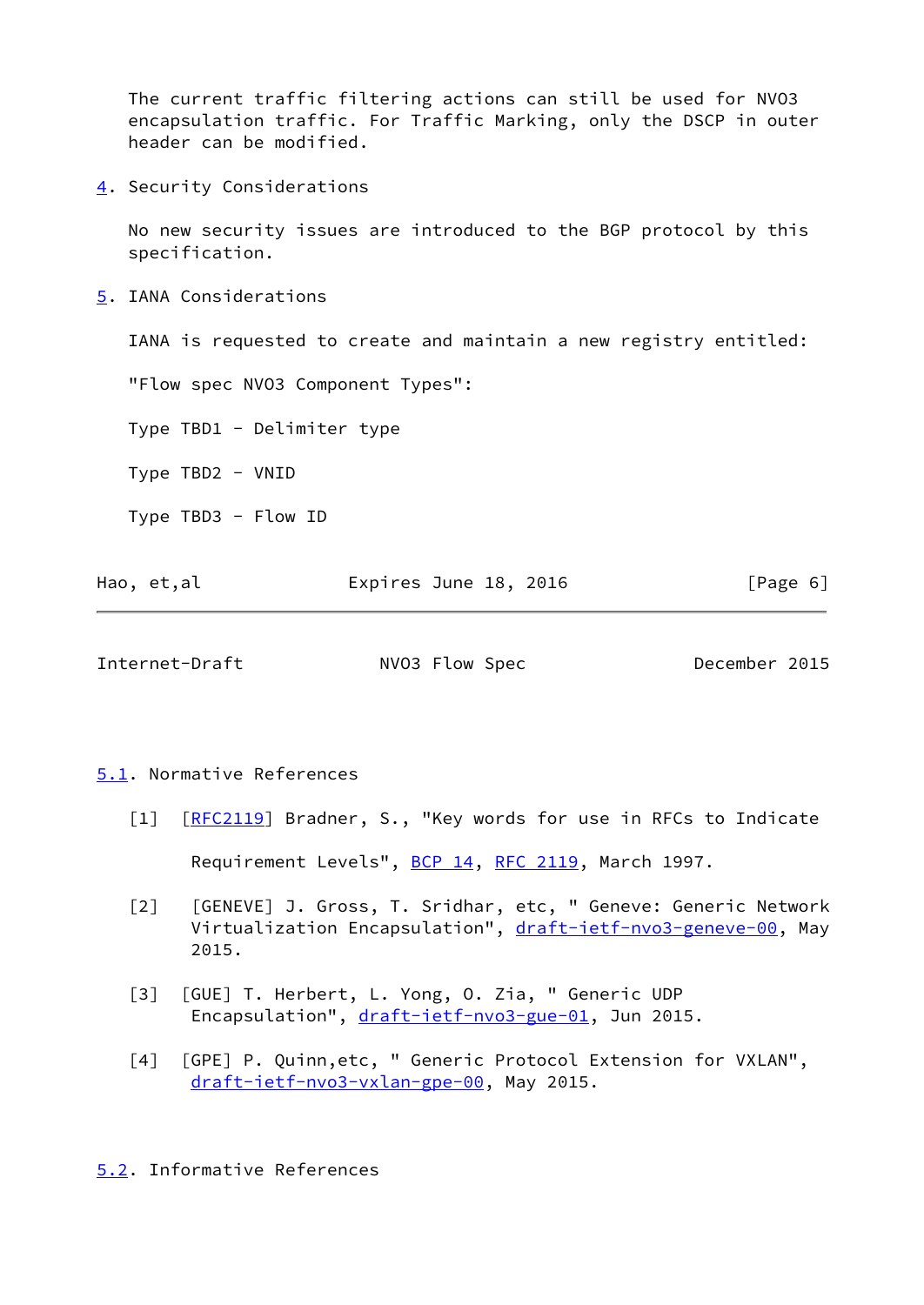- [1] [EVPN-Overlays] A. Sajassi,etc, " A Network Virtualization Overlay Solution using EVPN", draft-ietf-bess-evpn-overlay-01, work in progress, February, 2014.
- [2] [Inter-Overlays] J. Rabadan,etc, " Interconnect Solution for EVPN Overlay networks", [draft-ietf-bess-dci-evpn-overlay-01](https://datatracker.ietf.org/doc/pdf/draft-ietf-bess-dci-evpn-overlay-01), work in progress, July, 2015.
- [3] [\[RFC7348](https://datatracker.ietf.org/doc/pdf/rfc7348)] M. Mahalingam, etc, "Virtual eXtensible Local Area Network (VXLAN): A Framework for Overlaying Virtualized Layer 2 Networks over Layer 3 Networks", [RFC7348](https://datatracker.ietf.org/doc/pdf/rfc7348), August 2014.
- [4] [NVGRE] P. Garg, etc, "NVGRE: Network Virtualization using Generic Routing Encapsulation", [draft-sridharan](https://datatracker.ietf.org/doc/pdf/draft-sridharan-virtualization-nvgre-08) [virtualization-nvgre-08](https://datatracker.ietf.org/doc/pdf/draft-sridharan-virtualization-nvgre-08), April 13, 2015.
- [5] [IPv6-FlowSpec] R. Raszuk, etc, " Dissemination of Flow Specification Rules for IPv6", [draft-ietf-idr-flow-spec-v6-06](https://datatracker.ietf.org/doc/pdf/draft-ietf-idr-flow-spec-v6-06), November 2014.
- [6] [Layer2-FlowSpec] W. Hao, etc, "Dissemination of Flow Specification Rules for L2 VPN", [draft-ietf-idr-flowspec](https://datatracker.ietf.org/doc/pdf/draft-ietf-idr-flowspec-l2vpn-02) [l2vpn-02](https://datatracker.ietf.org/doc/pdf/draft-ietf-idr-flowspec-l2vpn-02), August 2015.

|  | Hao, et,al | Expires June 18, 2016 | [Page 7] |
|--|------------|-----------------------|----------|
|--|------------|-----------------------|----------|

<span id="page-7-1"></span>Internet-Draft NVO3 Flow Spec December 2015

- [7] [\[RFC5575](https://datatracker.ietf.org/doc/pdf/rfc5575)] P. Marques, N. Sheth, R. Raszuk, B. Greene, J.Mauch, D. McPherson, "Dissemination of Flow Specification Rules", [RFC](https://datatracker.ietf.org/doc/pdf/rfc5575) [5575](https://datatracker.ietf.org/doc/pdf/rfc5575), August 2009.
- <span id="page-7-0"></span>[6](#page-7-0). Acknowledgments

 The authors wish to acknowledge the important contributions of Jeff Haas, Susan Hares, Qiandeng Liang, Nan Wu, Yizhou Li, Lucy Yong.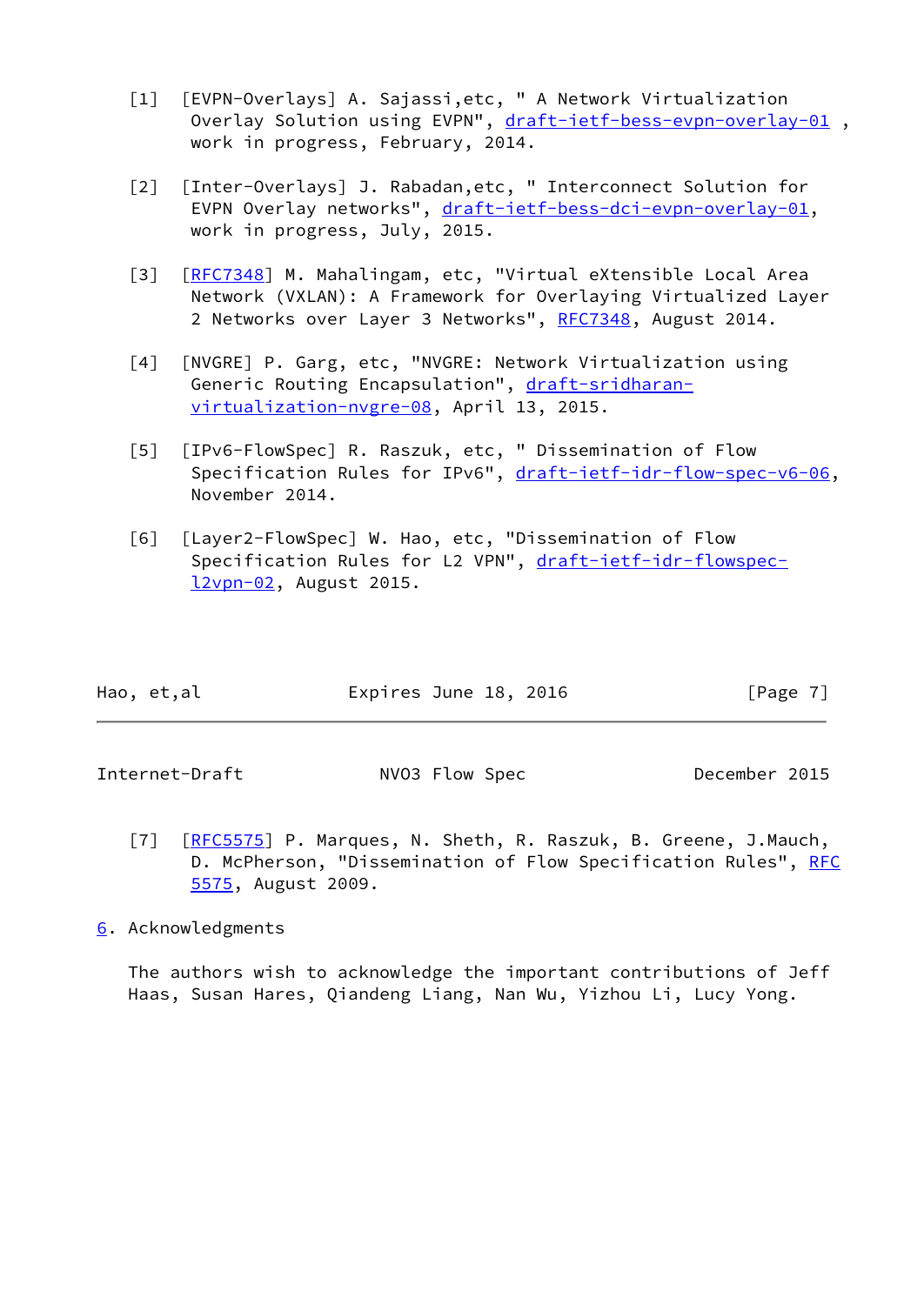Hao, et,al **Expires June 18, 2016** [Page 8]

Internet-Draft NVO3 Flow Spec December 2015

Authors' Addresses

 Weiguo Hao Huawei Technologies 101 Software Avenue, Nanjing 210012 China Email: haoweiguo@huawei.com

 Shunwan Zhuang Huawei Technologies